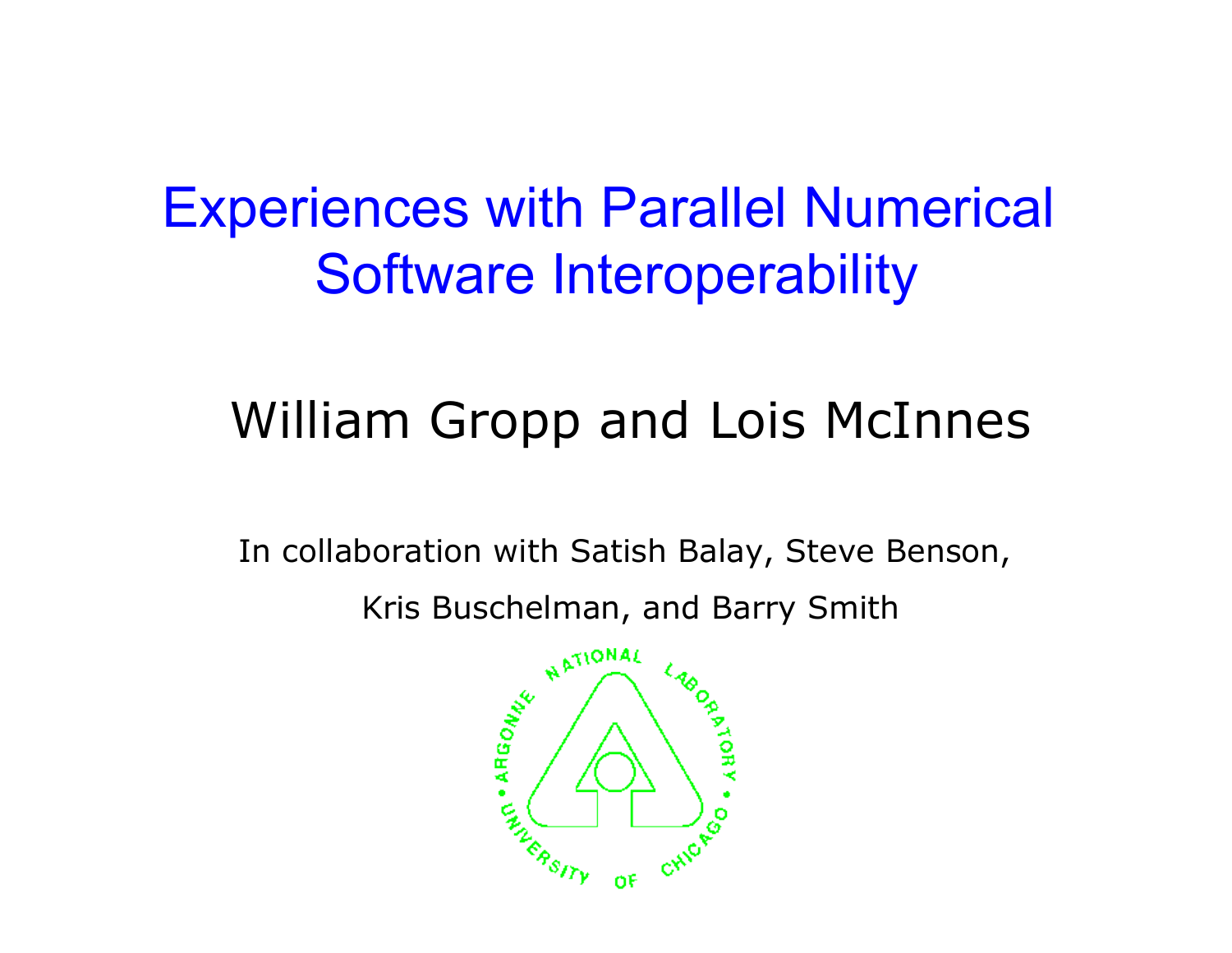#### Focus

- Highlight issues in building sharable component\* software
	- ♦ Interfaces, performance, portability
- Discuss mistakes still often made in
	- ♦ designing,
	- $\bullet$  maintaining,
	- ♦ documenting, and
	- ♦ testing components

In this context we use the word *component* generically.

University of Chicago **Department of Energy**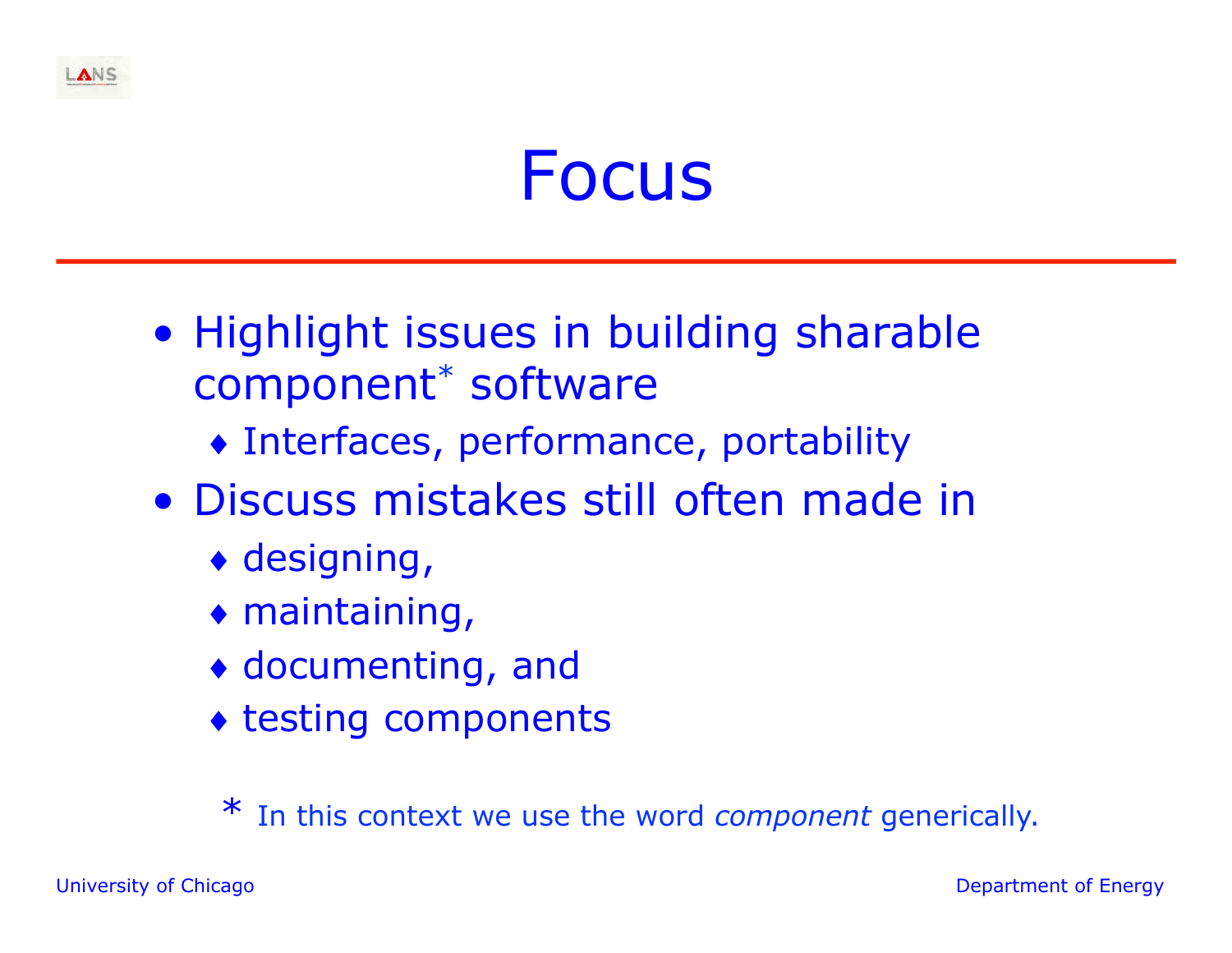#### **PETSC**

- Initial project (1990):
	- ♦ Research into domain decomposition methods for parallel computers
	- ♦ Requires composing different methods
		- Preconditioners involving nested linear solvers, both direct and iterative
	- ♦ Requires performance and scalability
		- Performance requires flexibility in data structures, since this controls the performance of operations (load/store/flop)
		- Scalability requires attention to algorithms and to any sequential sections
- PETSc is not a complete framework
	- ♦ Hope and expect to interoperate with other tools
	- Success in
		- Legacy applications (PETSc works well with apps)
		- Other tools (PETSc plays well with peers)

ANS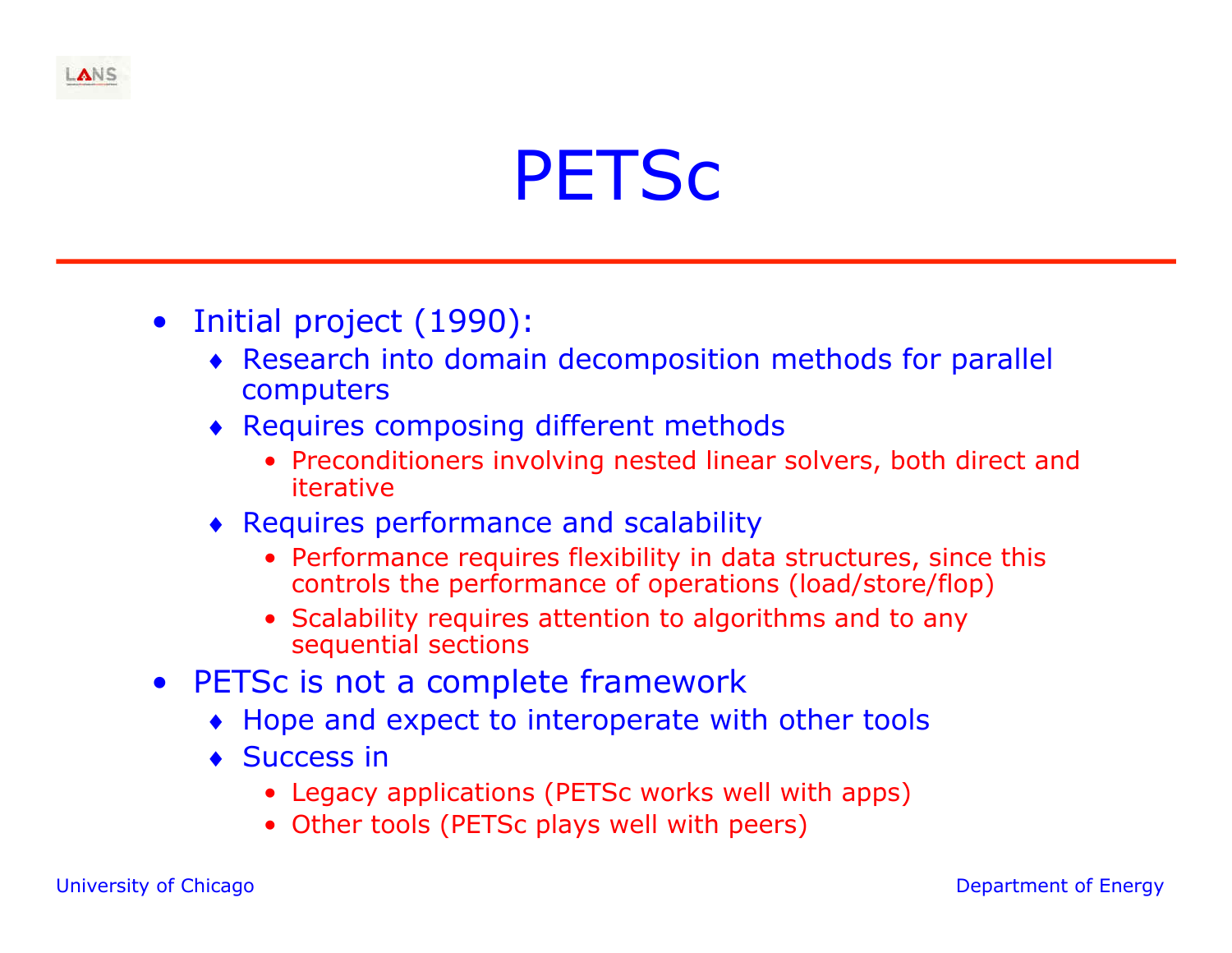

# Even Simple Components Can Be Difficult to Use

- BLAS
	- $\triangleleft$  Missing operations like  $y = x + \alpha y$ 
		- Focus on dense, not iterative, methods
	- ♦ Finding the libraries can be difficult
		- Resource discovery
- FFTs
	- ♦ Many not stateless
		- Convenient for many uses
		- Can cause *enormous* performance penalties where the user's use does not match this
- Vendor scientific routine libraries
	- ♦ Routine-specific data structures
	- ♦ Non-standard calling sequences (e.g., ESSL dgeev)
	- ♦ Resource discovery
		- Where is it? Is it licensed? Is it licensed for the parallel machine?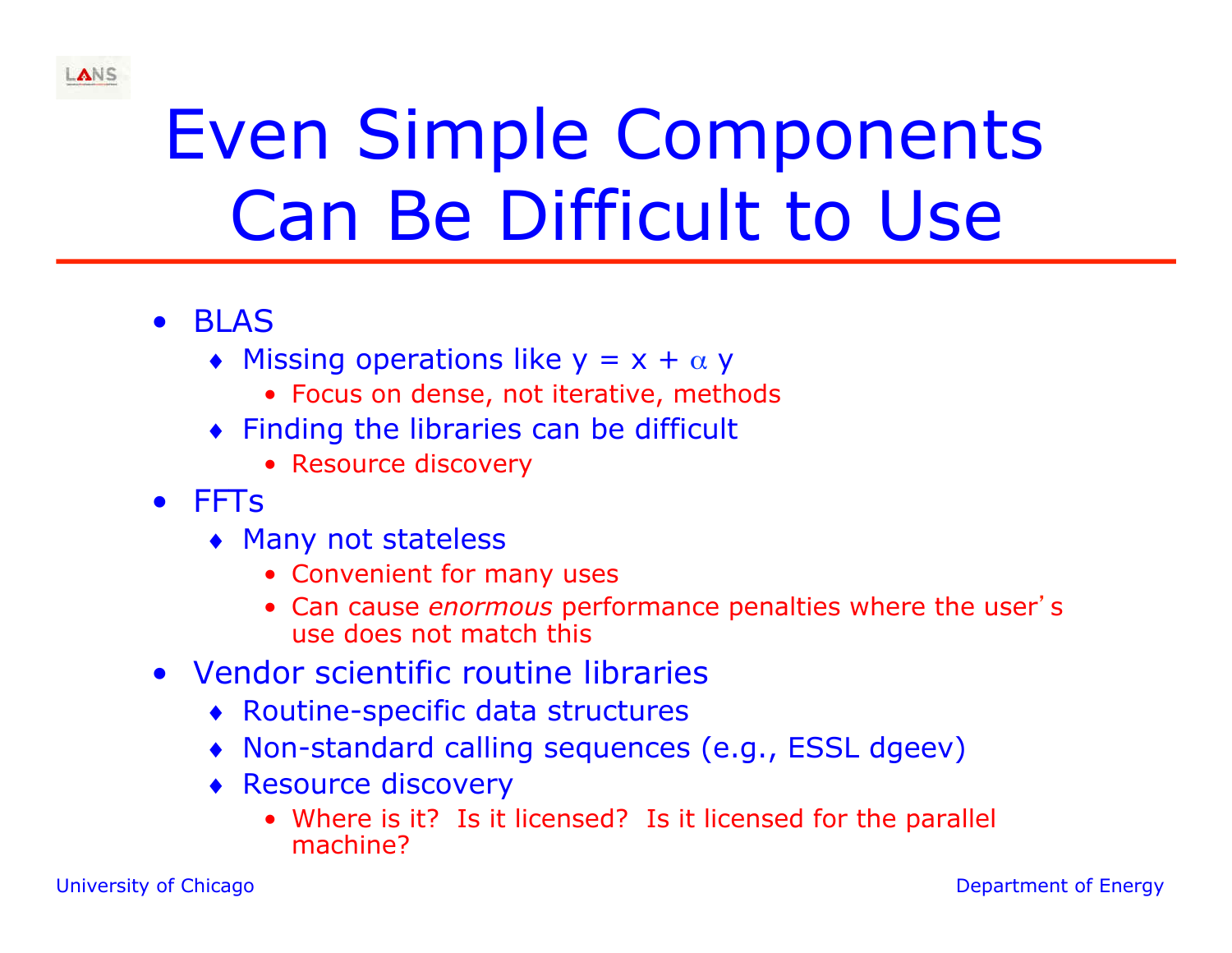# Interoperability

- Easier said than done
	- ♦ Concept mismatches
		- Different organization of operations
	- ♦ Control conflicts
		- At most one package can be in control
		- Common limitation is "user" or "app" code *or* package. The *Two-level* limitation: plays well with *only* one other
	- ♦ Performance conflicts
		- Different data structures hard to manage without copies
	- ♦ Tactical Details
		- Incompatible build or execute frameworks
			- **Namespace conflicts**
			- 8 Assumes that all processes/threads participate in any operation
			- \* Whose makefile (or make) do I use?
			- \* Whose compilation script?
		- (See Curse of Orthogonality)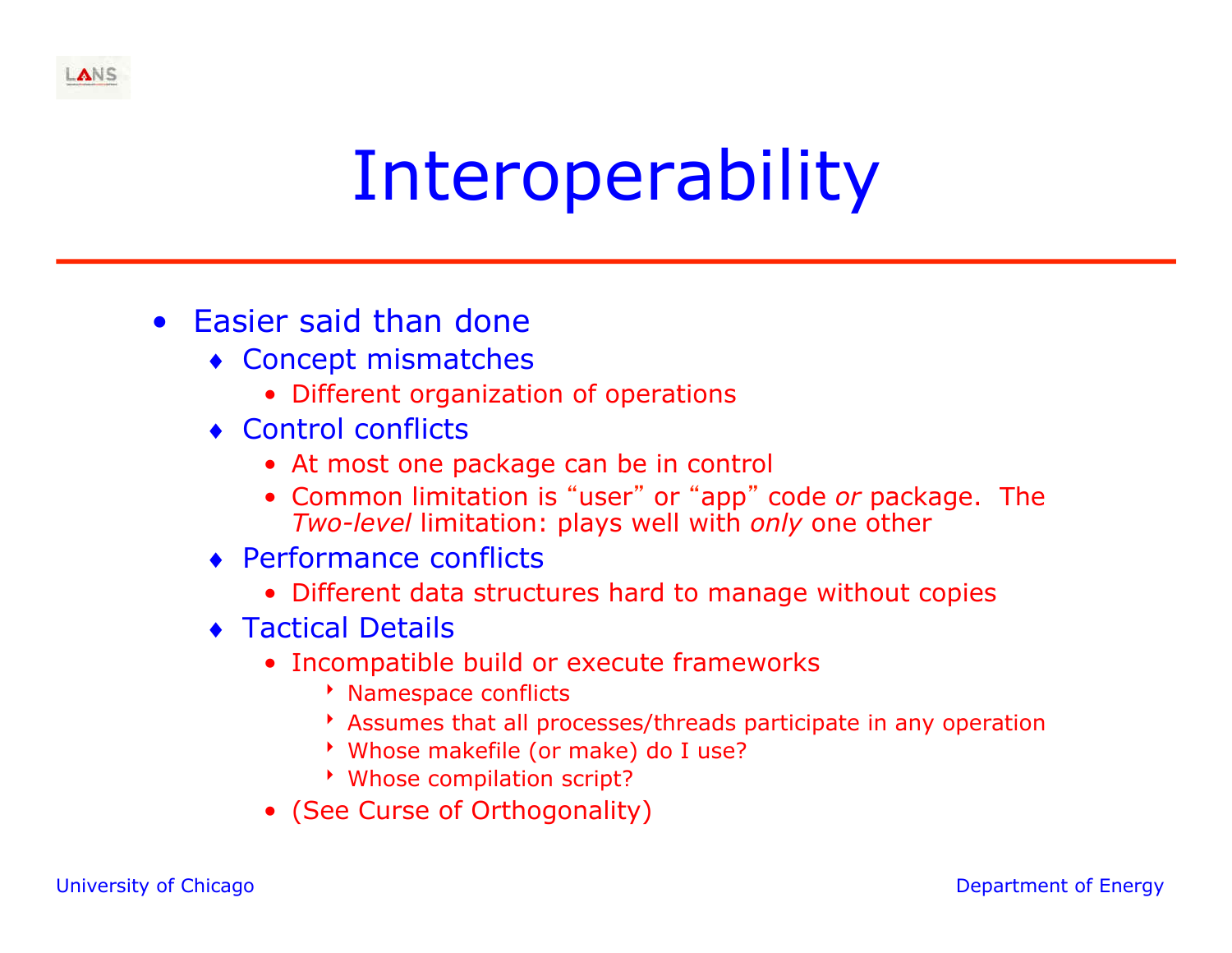

#### • Interfacing between PETSc and

- ♦ ODE solvers
	- PVODE
- ♦ Mesh management and discretization tools
	- SUMAA3d, SAMRAI, Overture
- ♦ Linear algebra solvers
	- AMG, BlockSolve95, ILUTP, LUSOL, SPAI, SuperLU
- ♦ Optimization software
	- TAO, Veltisto
- ♦ Others
	- Matlab, ParMETIS



ANS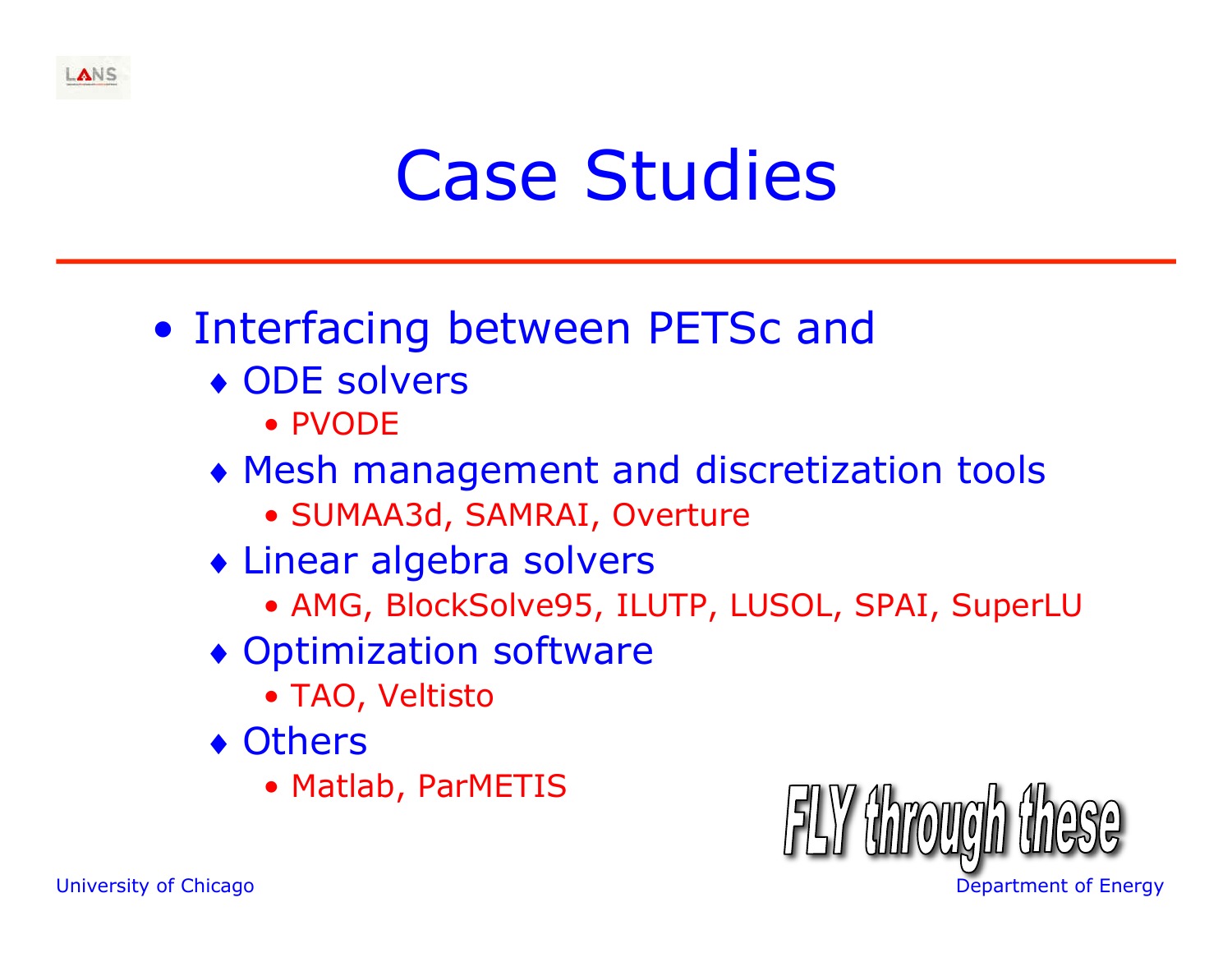### PETSc and PVODE

- PVODE
	- ♦ Parallel, robust, variable-order stiff and non-stiff ODE integrators
	- ♦ A. Hindmarsh et al. (LLNL)
	- ♦ http://www.llnl.gov/CASC/PVODE
	- **L. Xu developed PVODE/PETSc interface**
- Interface approach
	- ♦ PVODE
		- ODE integrator evolves field variables in time
		- vector holds field variables
		- preconditioner placeholder
- Comments
	- Interface between PETSc's TS component and PVODE required **no code alterations** in either package due to design allowing objects in one package to appear as objects in the other
	- ♦ Interface consists of **26 routines (873 lines of code)** 
		- 1 new routine for functionality not within PETSc: TSPVodeSetExactFinalTime()
		- Duplicate routines needed because PVODE implements its own Krylov solvers: TSPVodeGetIterations(), TSPVodeSetGMRESRestart(), TSPVodeSetLinearTolerance(), TSPVodeSetGramSchmidtType();
		- All other routines are simply wrappers to match APIs



- ODE integrator placeholder
- vector
- sparse matrix and preconditioner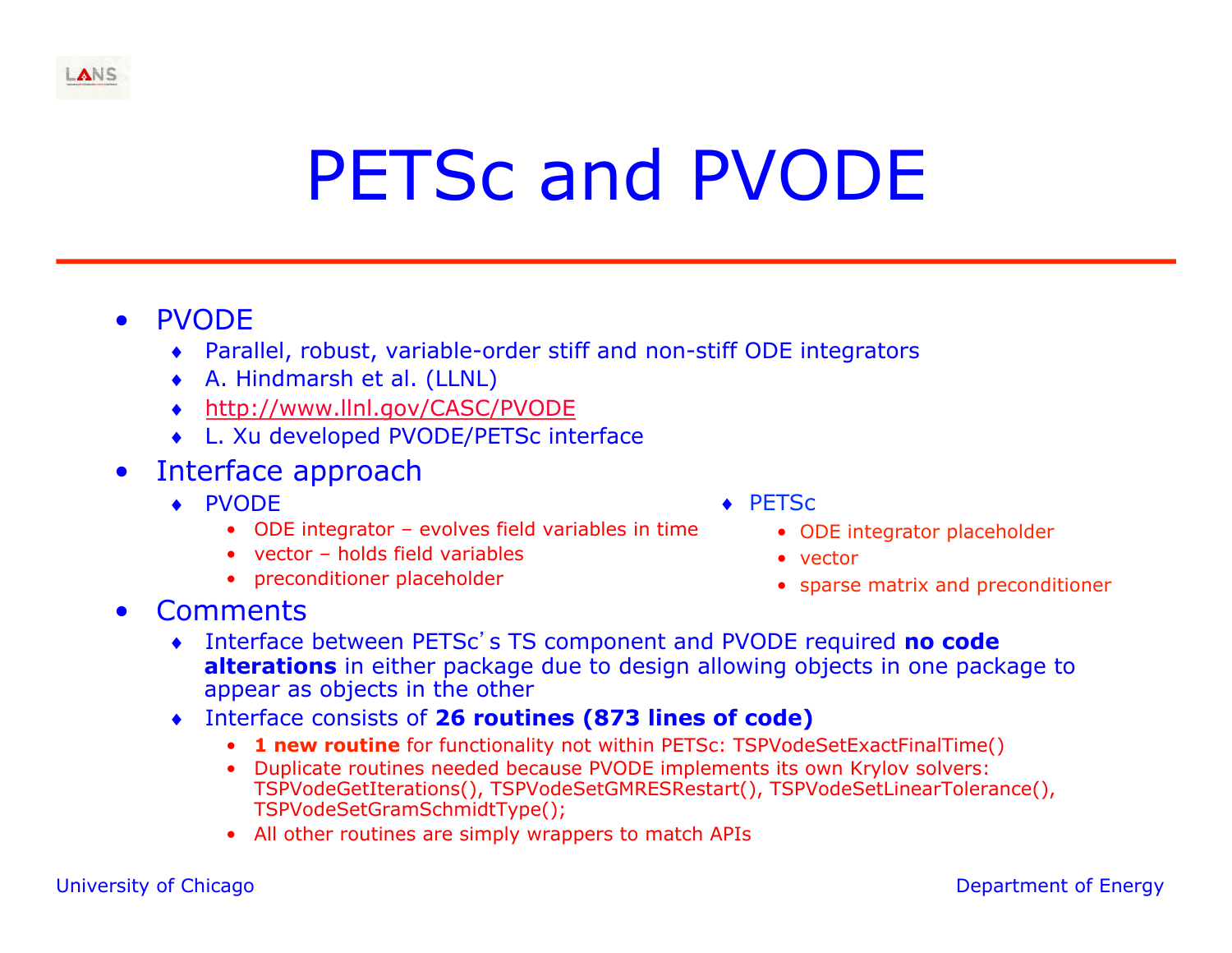# PETSc and Mesh Management

#### • SUMAA3d

- ♦ Scalable Unstructured Mesh Algorithms and Applications
- ♦ L. Freitag (ANL), M. Jones (VA Tech), P. Plassmann (Penn State)
- ♦ http://www.mcs.anl.gov/sumaa3d
- ♦ L. Freitag and M. Jones developed SUMAA3d/PETSc interface

#### • SAMRAI

- ♦ Structured adaptive mesh refinement
- ♦ R. Hornung, S. Kohn (LLNL)
- ♦ http://www.llnl.gov/CASC/SAMRAI
- ♦ SAMRAI team developed SAMRAI/PETSc interface

#### • Overture

- ♦ Structured composite meshes and discretizations
- ♦ D. Brown, W. Henshaw, D. Quinlan (LLNL)
- ♦ http://www.llnl.gov/CASC/Overture
- ♦ K. Buschelman developed Overture/PETSc interface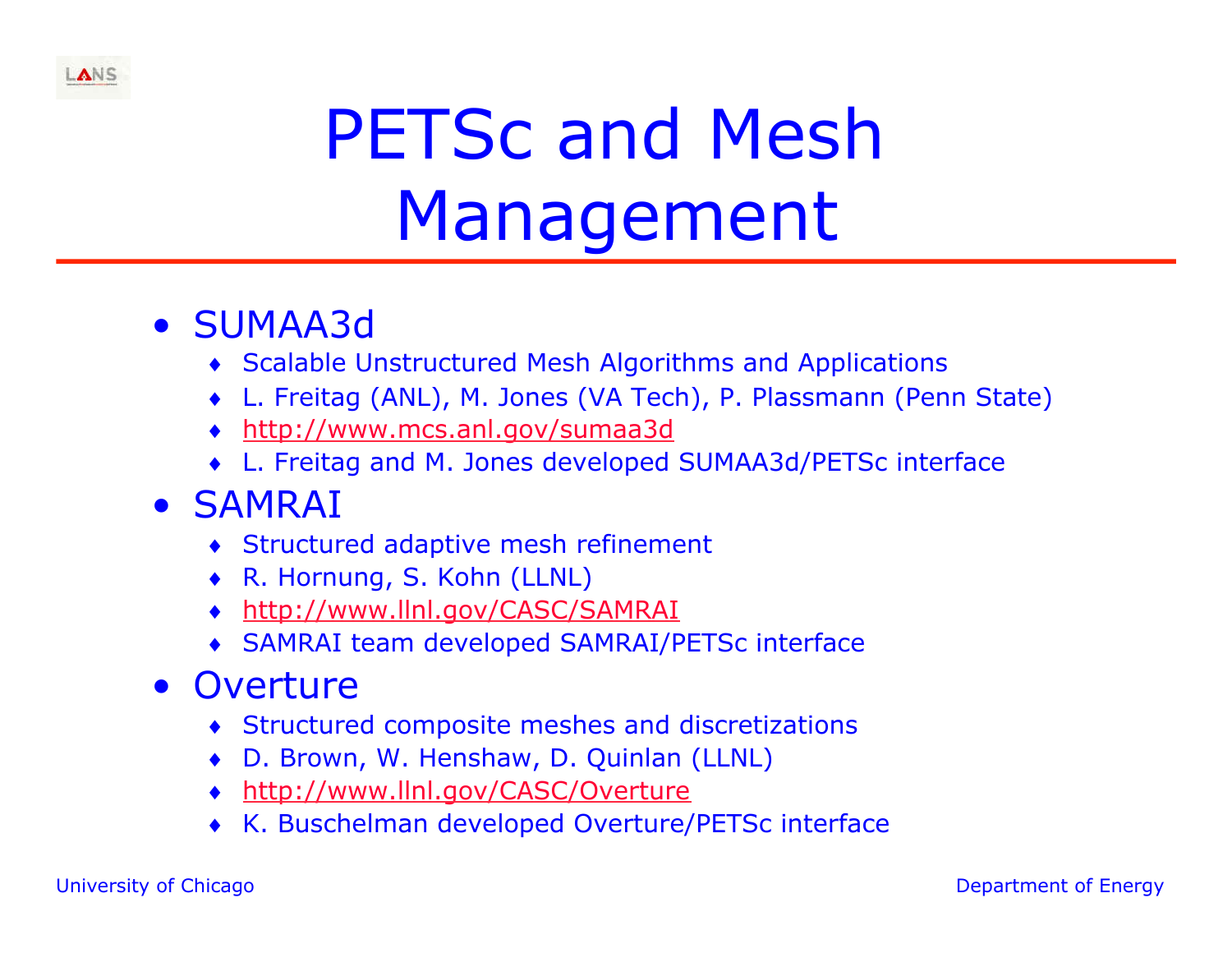

- Interface Approach
	- ♦ SUMAA3d assembles vectors and matrices for use by PETSc's solvers
	- ♦ SUMAA3d creates a mapping between mesh unknowns and vector/matrix data in PETSc; then SUMAA3d uses this mapping to scatter vector data back onto the mesh (e.g., after a linear solve)
		- Uses PETSc "container" construct to attach SUMAA3d mapping to PETSc vector/matrix objects; the container construct had been **previously designed** to handle this type of situation
- Comments
	- ♦ Interface **required no alterations** to code in either package
	- ♦ Reference: "Mesh Component Design and Software Integration in SUMAA3d", L. Freitag, M. Jones, and P. Plassmann, SIAM Workshop on OO Methods for Interoperable Scientific and Engineering Computing, 1998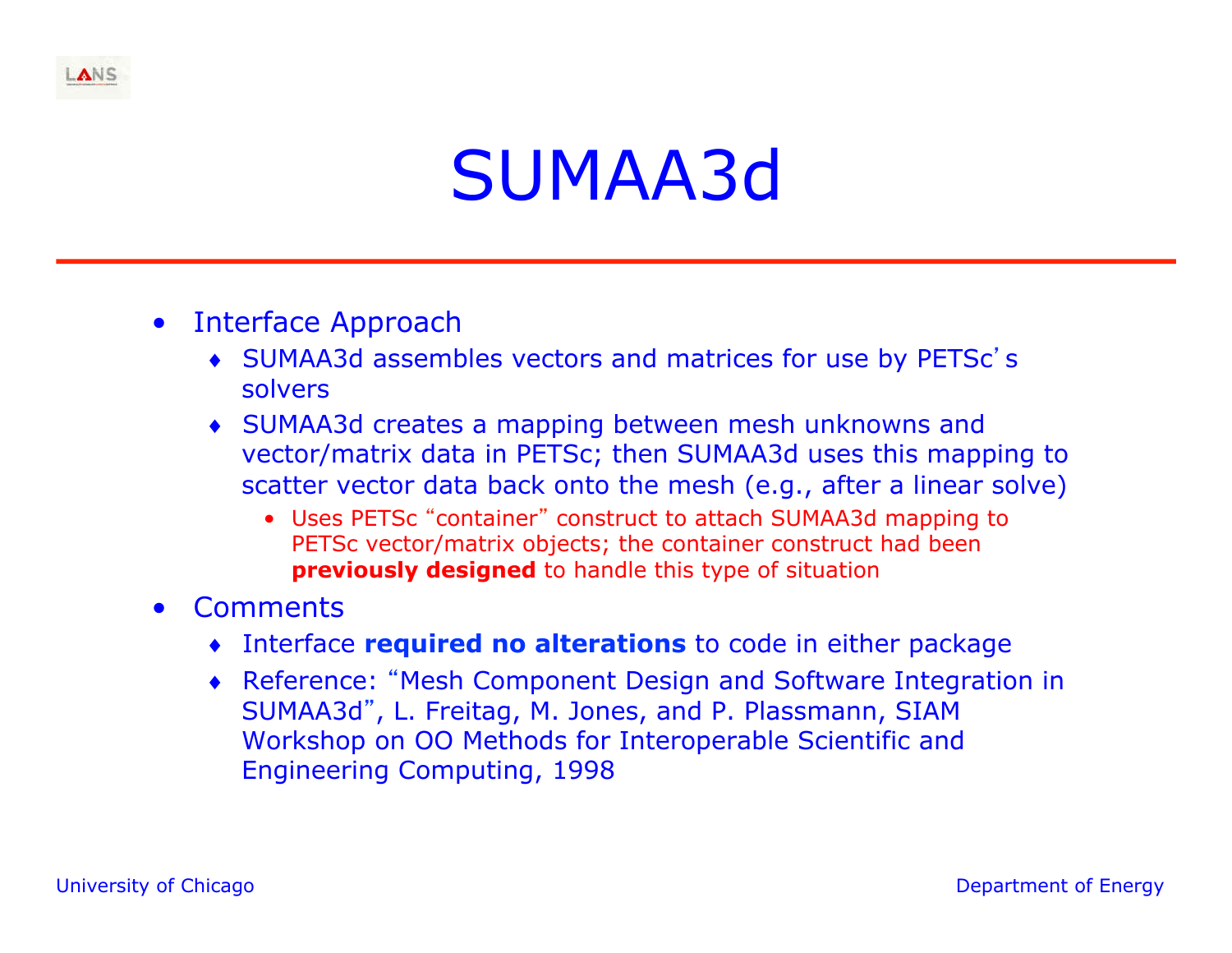### PETSc and Linear Solvers

#### • Interface Approach

- ♦ Based on interfacing at the matrix level, where external linear solvers typically use a variant of compressed sparse row matrix storage
- AMG
	- ♦ Algebraic multigrid code by J. Ruge, K. Steuben, and R. Hempel (GMD)
	- ♦ http://www.mgnet.org/mgnet-codes-gmd.html
	- ♦ PETSc interface by D. Lahaye (K.U.Leuven), uses MatSeqAIJ
- BlockSolve95
	- ♦ Parallel, sparse ILU(0) for symmetric nonzero structure and ICC(0)
	- ♦ M. Jones (Virginia Tech.) and P. Plassmann (Penn State Univ.)
	- ♦ http://www.mcs.anl.gov/BlockSolve95
	- ♦ New code added to PETSc to support interface
		- Developed MatMPIRowbs matrix format
		- Incorporated PCPreSolve()/PCPostSolve() concepts to support preconditioner-specific actions needed before a linear solve (e.g., scaling and permuting)

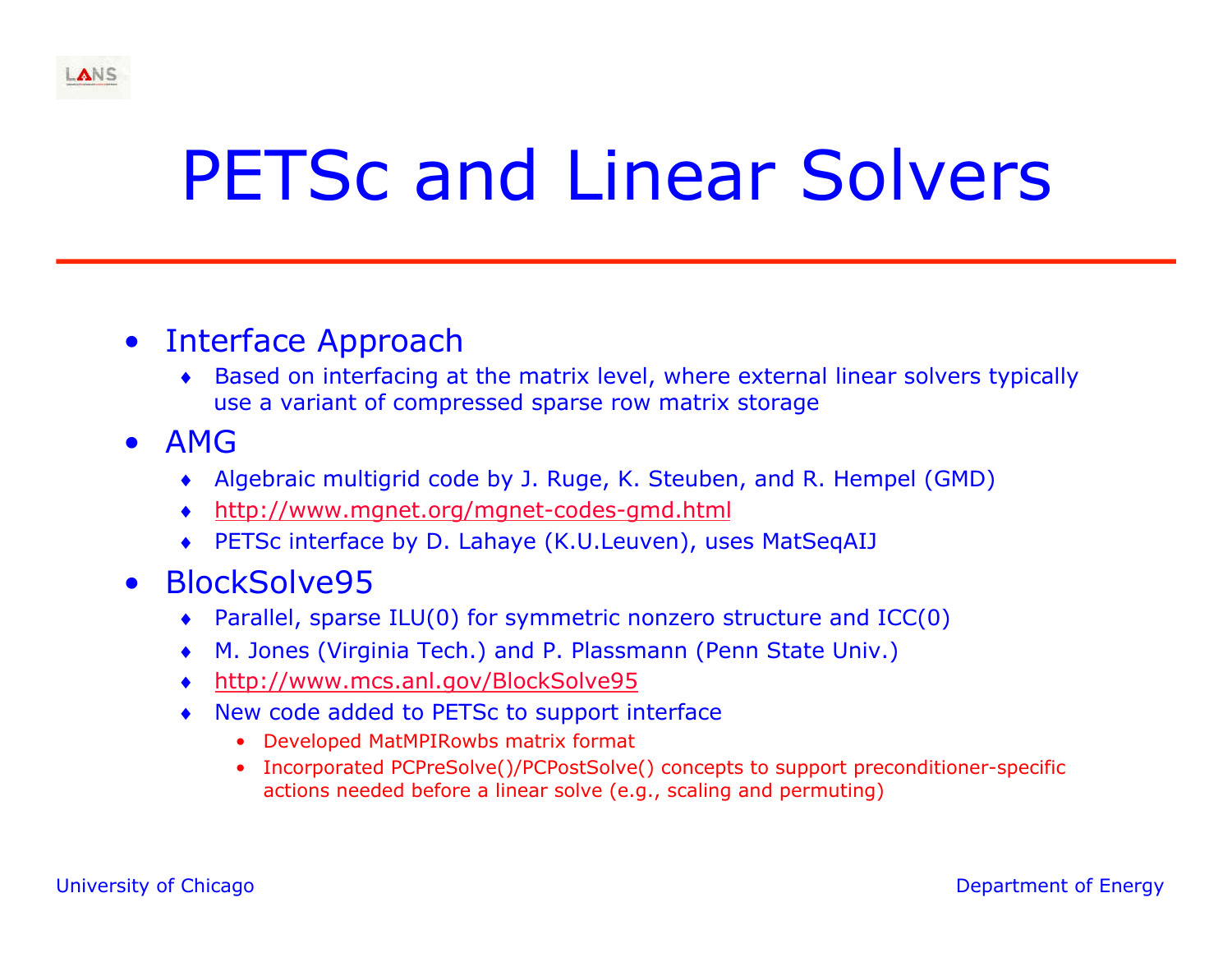### PETSc and Linear Solvers (cont.)

#### • ILUTP

- Drop tolerance ILU by Y. Saad (Univ. of Minnesota), in SPARSKIT
- http://www.cs.umn.edu/~saad/
- PETSc interface uses MatSeqAIJ
- LUSOL
	- ♦ Sparse LU, part of MINOS
	- ♦ M. Saunders (Stanford Univ)
	- http://www.sbsi-sol-optimize.com
	- ♦ PETSc interface by T. Munson (ANL), uses MatSeqAIJ
- SPAI
	- ♦ Sparse approximate inverse code by S. Barnhard (NASA Ames) and M. Grote (ETH Zurich)
	- ♦ http://www.sam.math.ethz.ch/~grote/spai
	- ♦ PETSc interface converts from any matrix format to SPAI matrix

#### **SuperLU**

- ♦ Parallel, sparse LU
- ♦ J. Demmel, J. Gilbert, (U.C. Berkeley) and X. Li (NERSC)
- http://www.nersc.gov/~xiaoye/SuperLU
- PETSc interface uses MatSeqAIJ (currently only sequential interface supported); for parallel interface we could either copy matrix data from PETSc to SuperLU or develop a new matrix format in PETSc
	- Fairly mechanical to develop a new matrix class
	- Downside to a rich method set raises a barrier to extensions
	- Need to automate much of this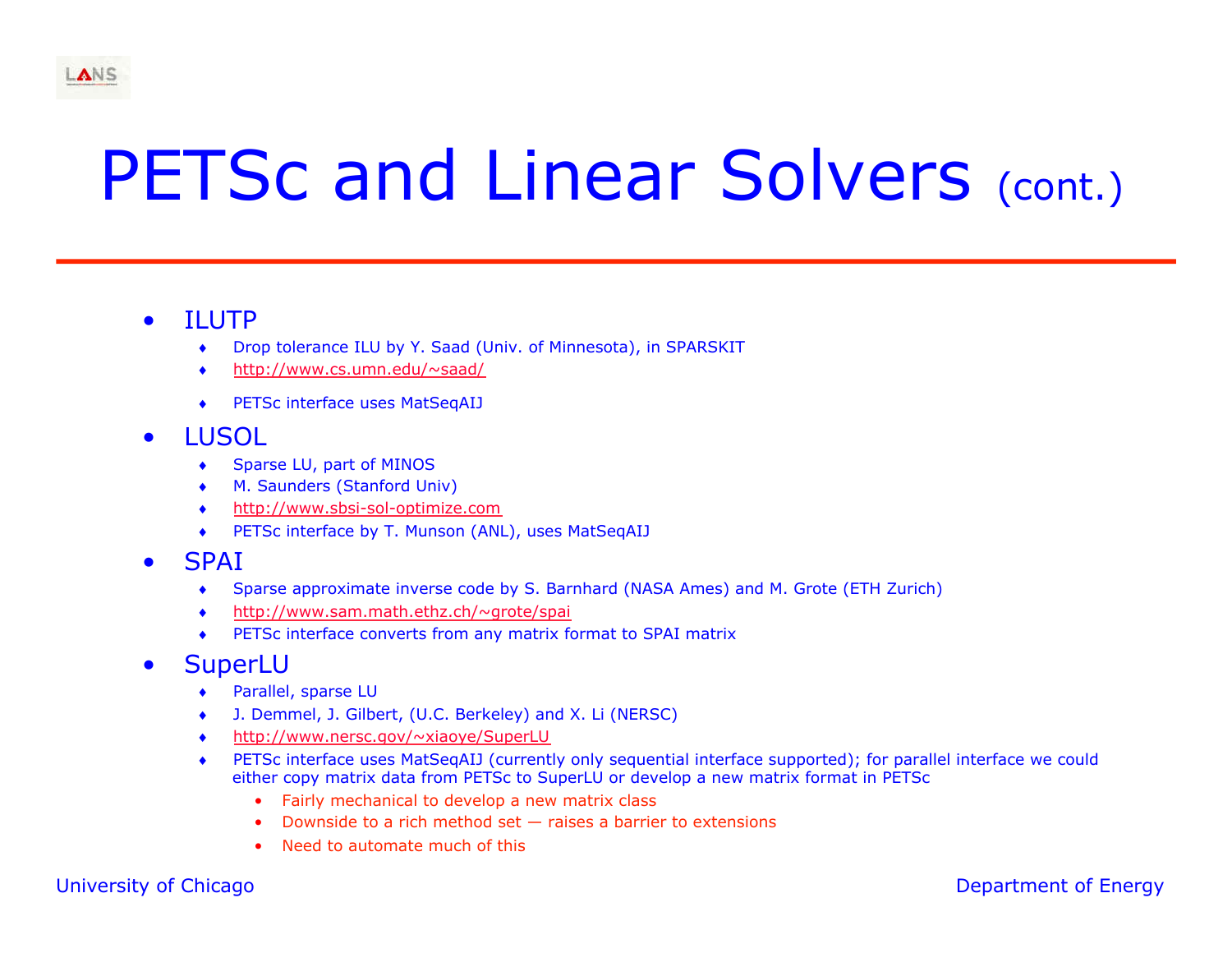# PETSc and TAO

- TAO Toolkit for Advanced Optimization
	- ♦ S. Benson, L. McInnes, and J. Moré
	- ♦ http://www.mcs.anl.gov/tao
- Initial TAO design uses PETSc for
	- ♦ Low-level system infrastructure managing portability
	- ♦ Parallel linear algebra tools (SLES)
		- Veltisto (library for PDE-constrained optimization by G. Biros, Courant) – uses a similar interface approach
- TAO is evolving toward CCA-compliant component-based design
	- ♦ Support for ESI interfaces to various linear algebra libraries, e.g., Trilinos (M. Heroux, R. Lehoucq, with ESI interface by A. Williams)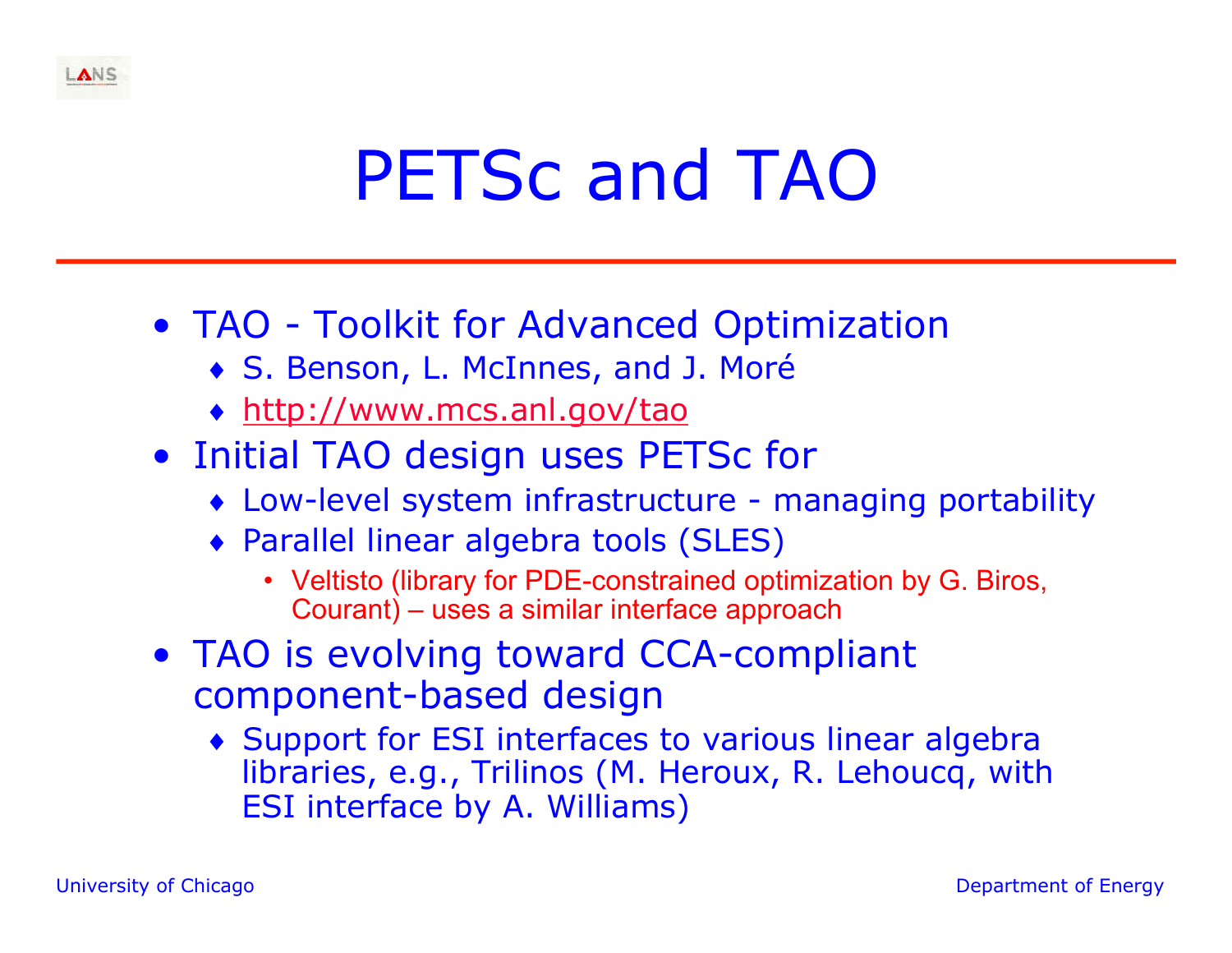### PETSc and Others

- Matlab
	- ♦ PETSc socket interface to Matlab
		- Sends matrices and vectors to interactive Matlab session
	- ◆ PETSc interface to MatlabEngine
		- MatlabEngine Matlab library that allows C/Fortran programmers to use Matlab functions in their programs
		- PetscMatlabEngine unwraps PETSc vectors and matrices so that the MatlabEngine can understand them
			- 8 PetscMatlabEngineCreate(), PetscMatlabEnginePutArray(), etc.
- ParMETIS
	- ♦ Parallel partitioning, G. Karypis (Univ. of MN)
	- ♦ http://www.cs.umn.edu/~karypis/metis/parmetis
	- ♦ PETSc interface from MatPartitioning component to ParMETIS
		- **Interface required 6 routines (191 lines of code)** 
			- 8 **Added 1 new routine**: MatPartitioningParmetisSetCoarseSequential();
			- \* All others are wrappers between APIs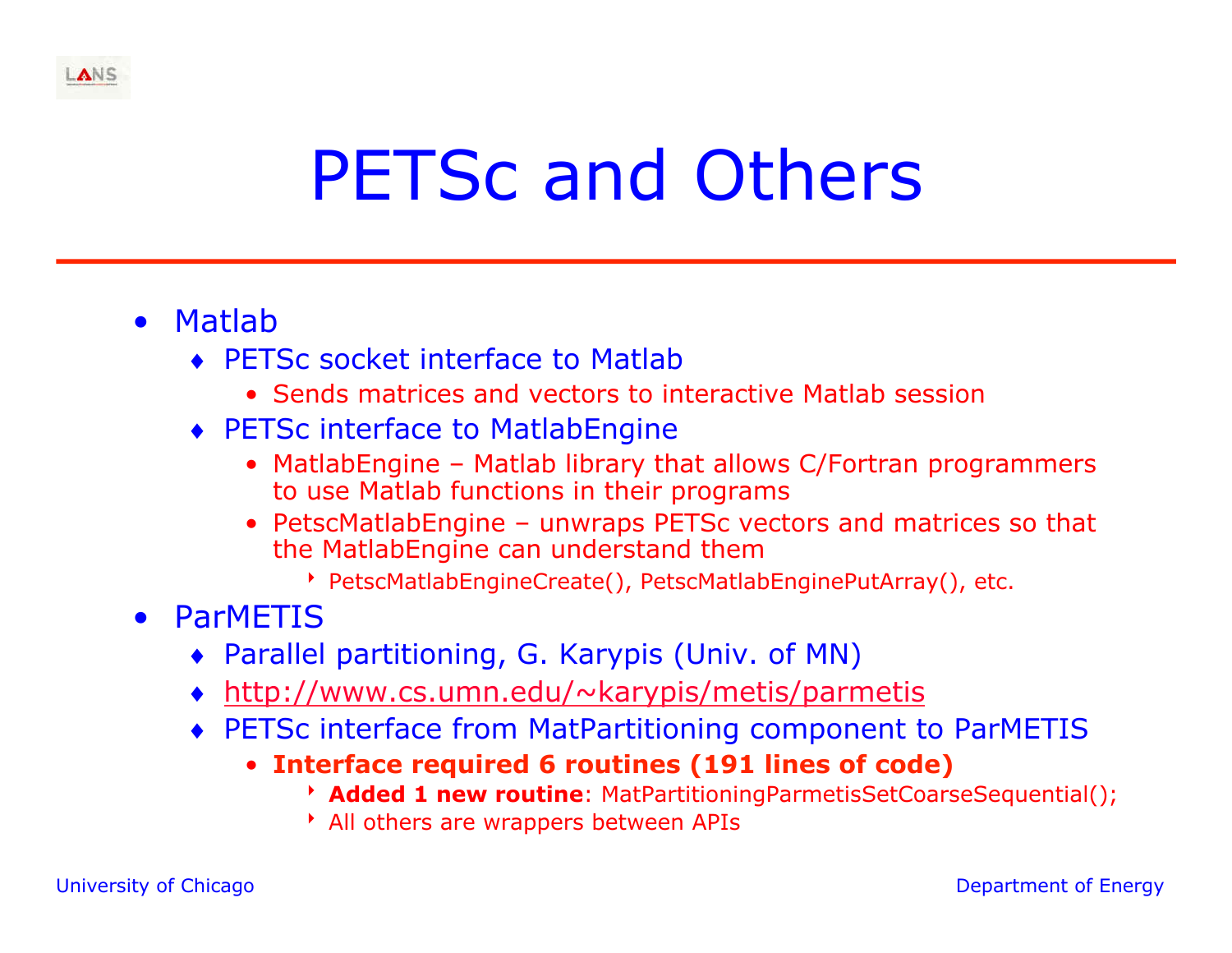

#### Now It Gets Ugly or The Part You Have Been Waiting For

- "Just building the other package proved to be one of the larger headaches."
- Portability: Header Files
- Portability: Standards
- Interoperation
- Other problems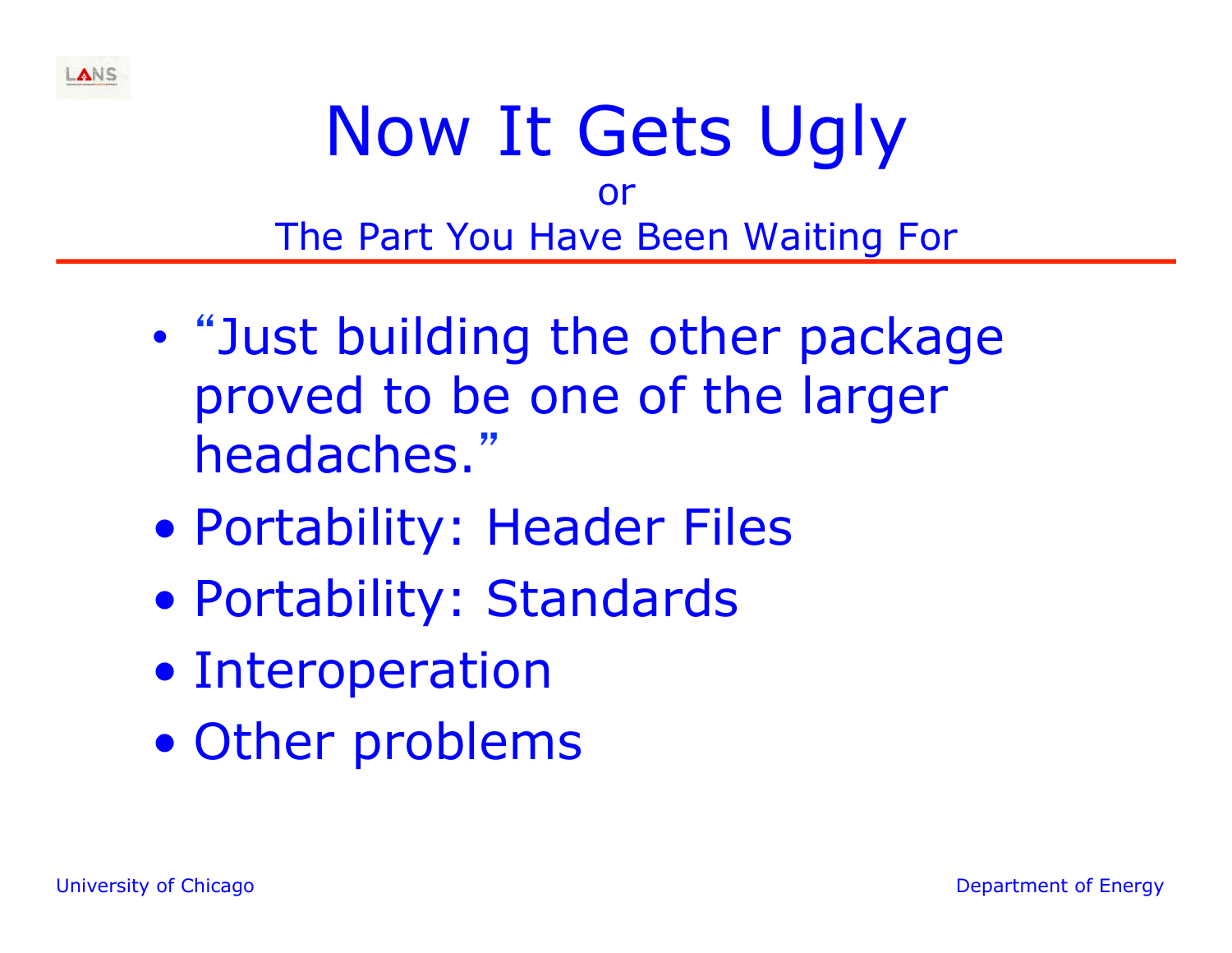# Portability: Header Files

- Multiply defined (and inconsistent) preprocessor directives
	- ♦ Processed before namespaces
	- ♦ Both TAO and OOQP include an interface to PETSc vectors and both used #ifndef PETSCVECTOR\_H #define PETSCVECTOR\_H in their respective header files. Until we caught this problem only one of the two header files was being included.
- Header files that have prototypes for system routines that clash with the true system prototypes on some machines
	- ◆ See GNU autoconf recommendations
- Namespace conflicts.
	- ♦ The term 'Scalar' is defined in multiple packages.
- Missing "extern C" in C headers impedes use with C++.

ANS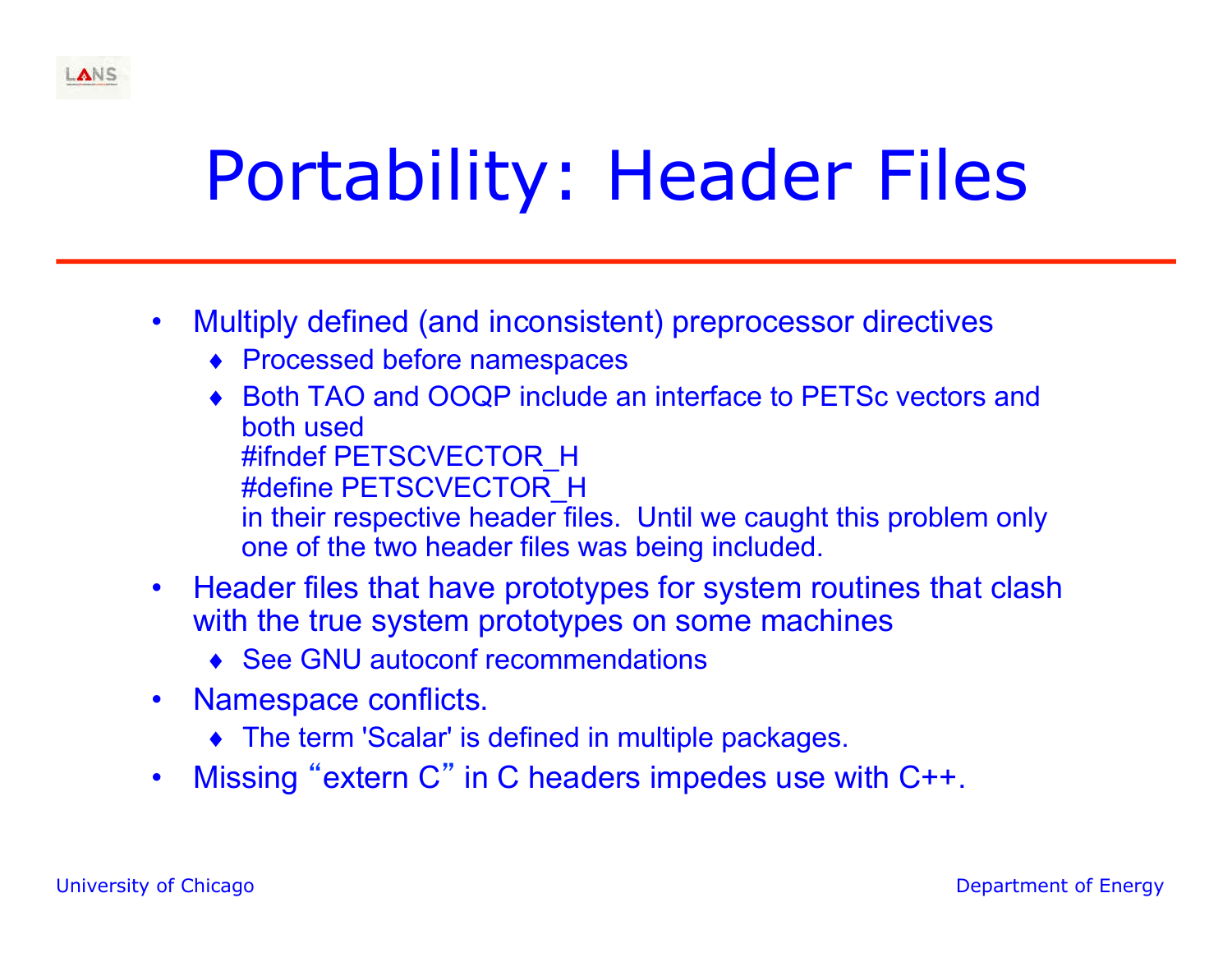

# Portability: Standards

- Use of compiler switches to change the *language* 
	- ♦ -r8 for some Fortran compilers
- Aggressive use of bleeding edge features
	- ♦ (Changes with time as compilers mature)
	- ♦ (sophisticated) Templates in C++
	- ♦ ISO CPP features (like –Dmalloc=malloc)
- Undocumented use of runtime extensions
	- ♦ Nonstandard timer calls deep in the bowls of the software
- Use of hand-entered floating point machine constants which are entered as unions of int and float, and entered as int, incorrectly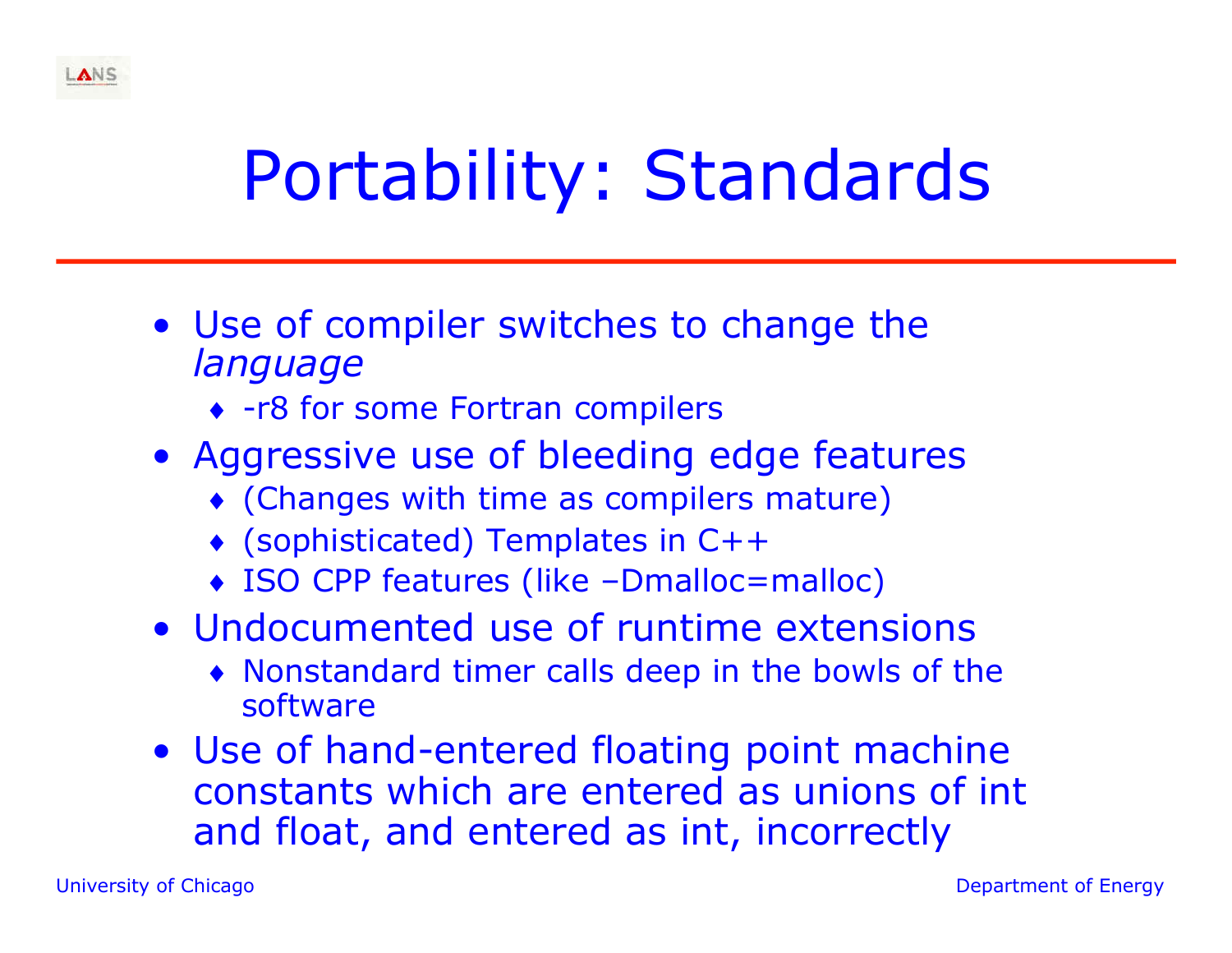#### Interoperation

- Software that requires argc and argv deep inside the libraries, as opposed to within an initialization routine
	- ♦ PetscGetArgs allows PETSc to provide other applications with access the command line
	- ♦ Added to help PETSc play well with others
- Deletion of objects. When objects are embedded, or pointed to, from within other objects, it is not always clear who should destroy each of the objects. Double deletion and memory leaks are a problem.
	- ♦ Requires special care for objects shared among components
	- ♦ Automate leak and dangling reference detection (e.g., unreclaimed at exit)
	- ♦ PETSc (and MPICH) includes tracing and overwritechecking malloc/calloc/strdup/free routines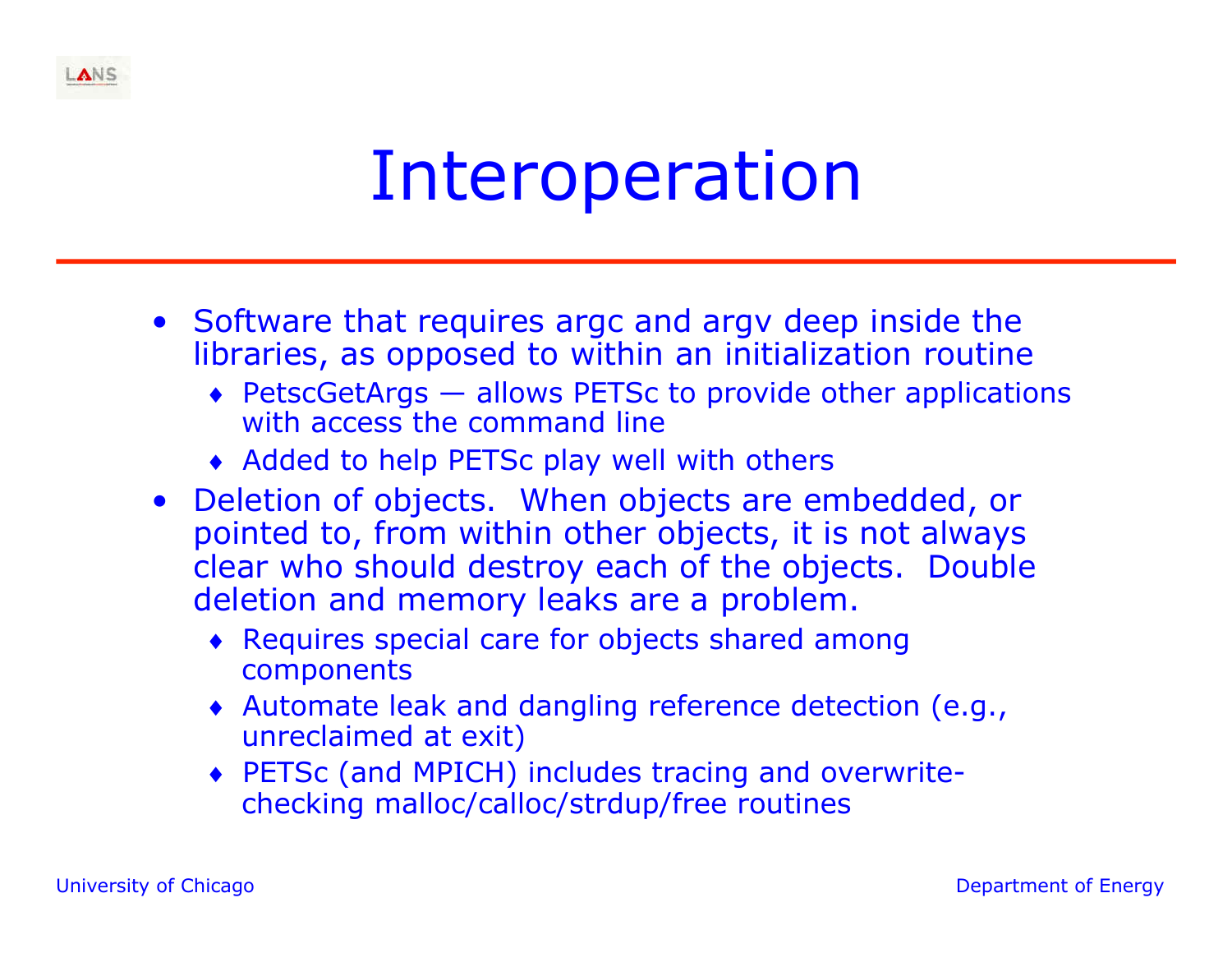

- IO that cannot be turned off
	- ♦ Redirection of IO just barely adequate
- Routines that do not return error conditions
	- ♦ Always return success or
	- ♦ Exit on error (!) or
	- ♦ Print to stdout (not even stderr!)
- Software that provides no point of entry for other tools
	- ♦ E.g., LU factorization routines that are hardwired to use their provided preordering routines, even though all they really need is the permutations
		- Lack of modularity in the package
		- Did not plan to interoperate
		- *Components must be prepared to give up some control*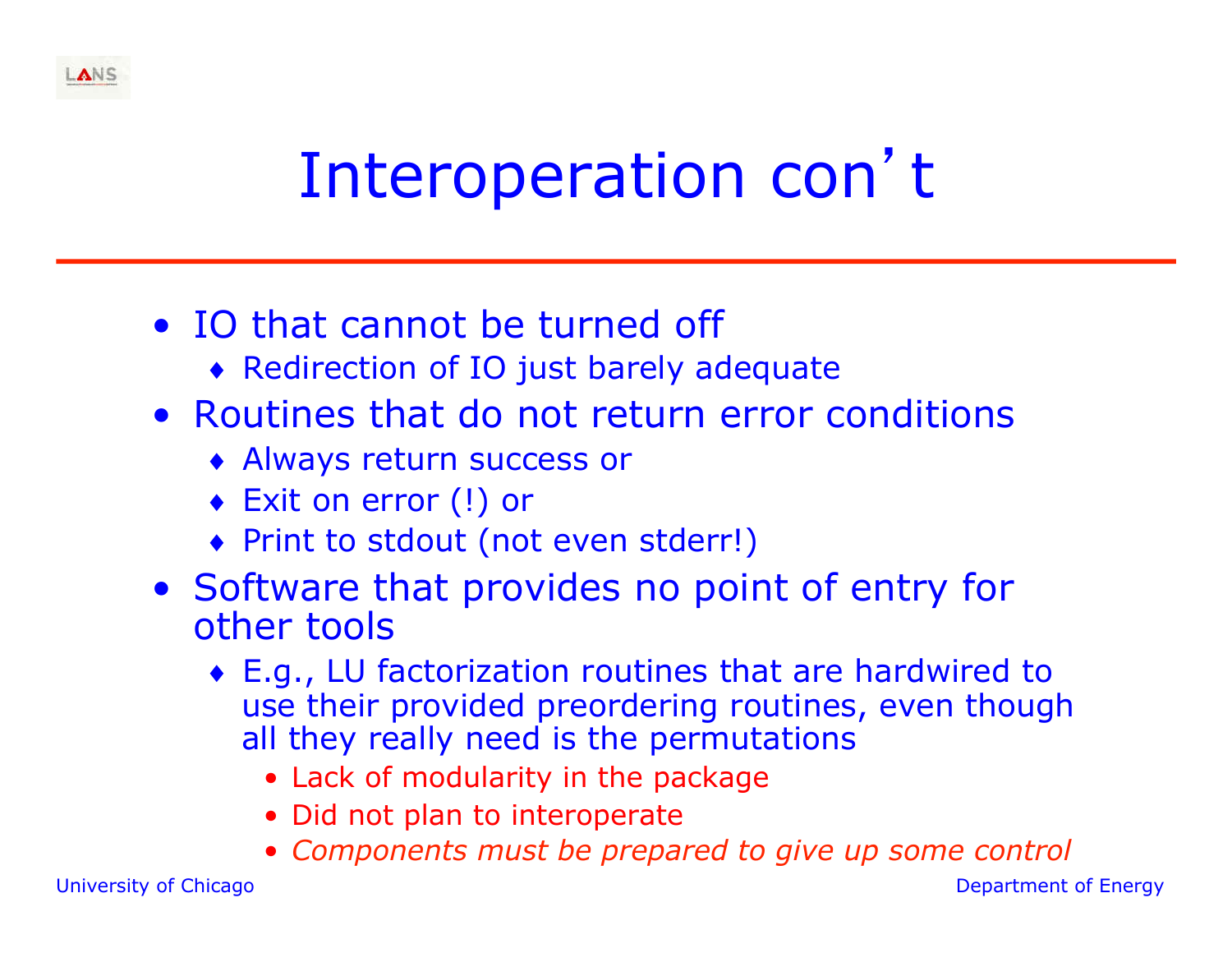

- Packages built with different MPI implementations cannot interoperate
	- ♦ MPI does not specifiy the exact form of basic objects (e.g., MPI\_Comm) or constants (e.g., MPI\_COMM\_WORLD)
		- Allows implementer maximum freedom to be clever:
			- Batatype size in bytes encoded in datatype
			- **B** Instance-specific error message in MPI error code
		- Each implementation's mpi.h file is different
- Possible fixes
	- ♦ Generic MPI that translates between a defined MPI and any other, exploiting the PMPI interface.
		- Pro: does everything, requires no changes to other codes
		- Con: adds a layer; uses up PMPI
	- ♦ "Constant free" MPI works for MPI's with same-sized types but different values
		- Pro: directly call MPI; retain PMPI for other tools
		- Con: small changes in libraries required (but only when compiling for this MPI "implementation")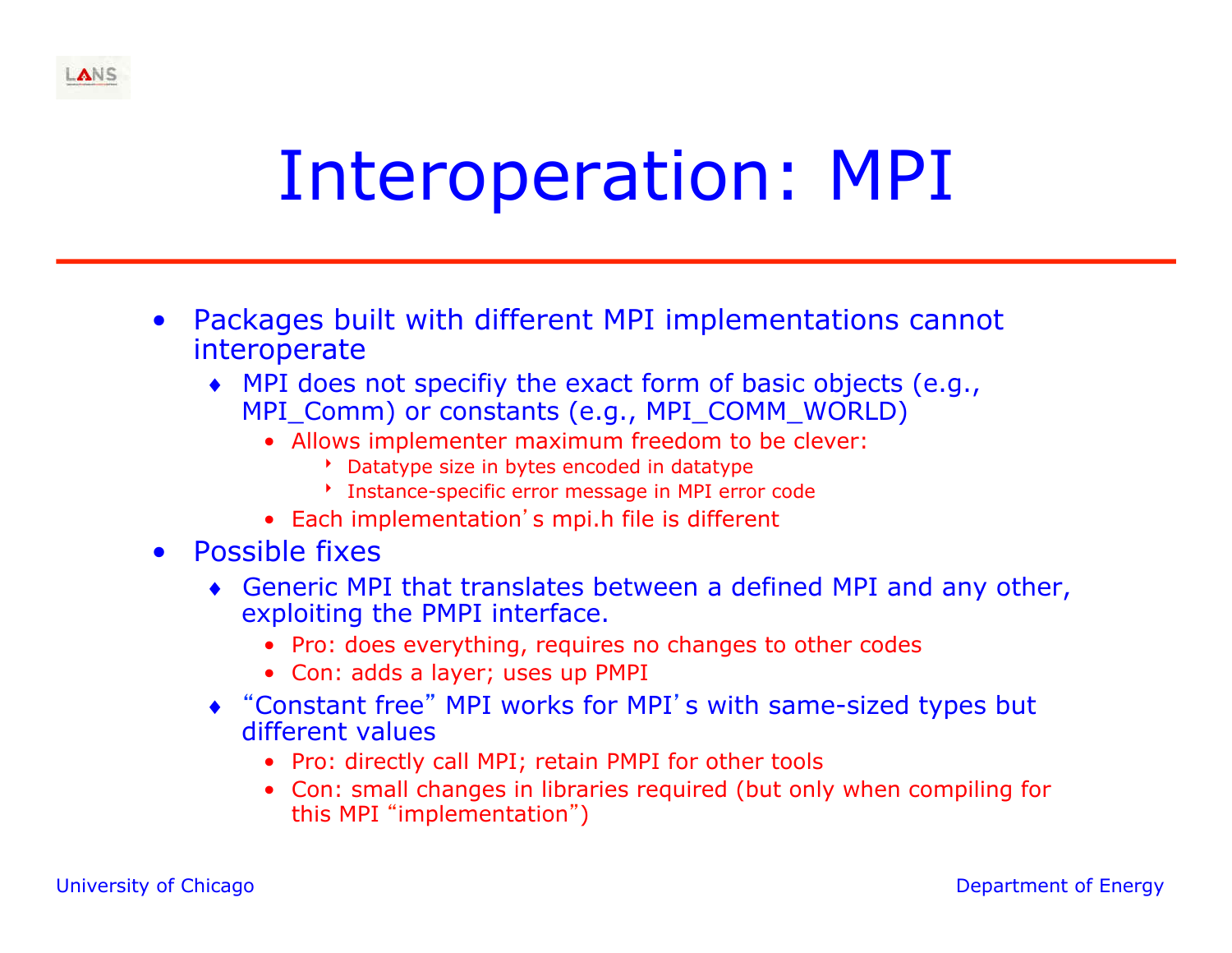#### Common Problems that Hinder Software Interoperability

Assuming global control of a simulation rather than being a peer component

- Software that assumes it will always be used at the highest level of control of a simulation
- Software that assumes it will be used for just 1 activity at a time
	- E.g., linear algebra tools that use "secret" globals to store matrices etc. so that only one solver may be active at a time
	- This approach is suitable for a high-level, easy-to-use interface, but should **never** be part of the basic package design
- Software that requires that it initializes MPI instead of allowing the user (or another component) to do so.
	- Note that MPI has routines designed for *exactly* this situation.
	- MPI-2 allows NULL for &argc, &argv.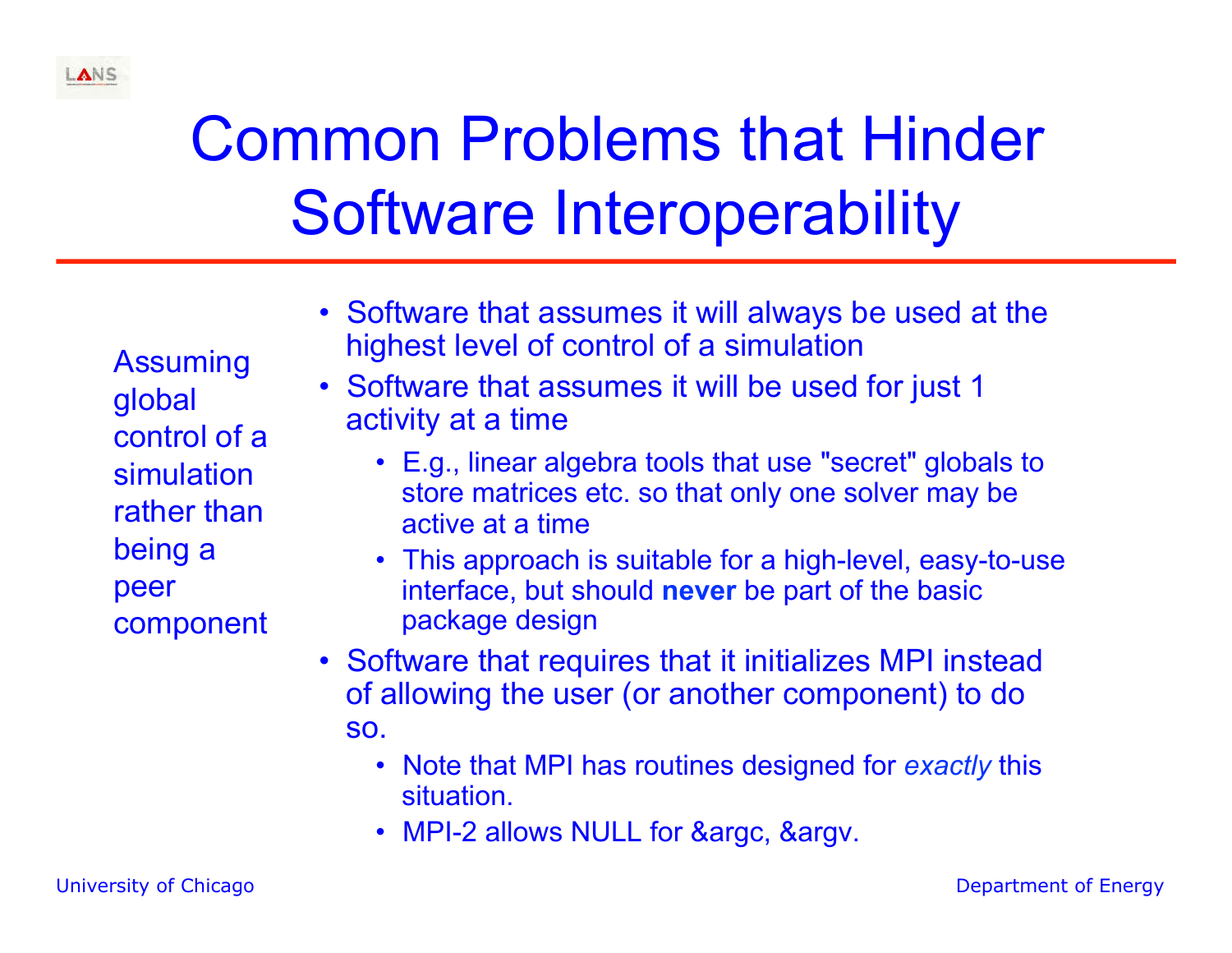

### Mistakes Still Being Made in 2001

- Ignorance of standards
- Failure of components to exceed lifetime of consumer applications
- Requiring the component to be the master
- Printing error messages and/or exiting program
- Mandating interactive input
- Makefiles for particular systems
- Lack of portability in general
- Poor documentation
- Poor testing
- Poor examples
- Name space pollution
- Monolithic library
- Avoid the curse of orthogonality
	- ♦ Concepts should be orthogonal
	- ♦ Presentation (methods/routines) should not